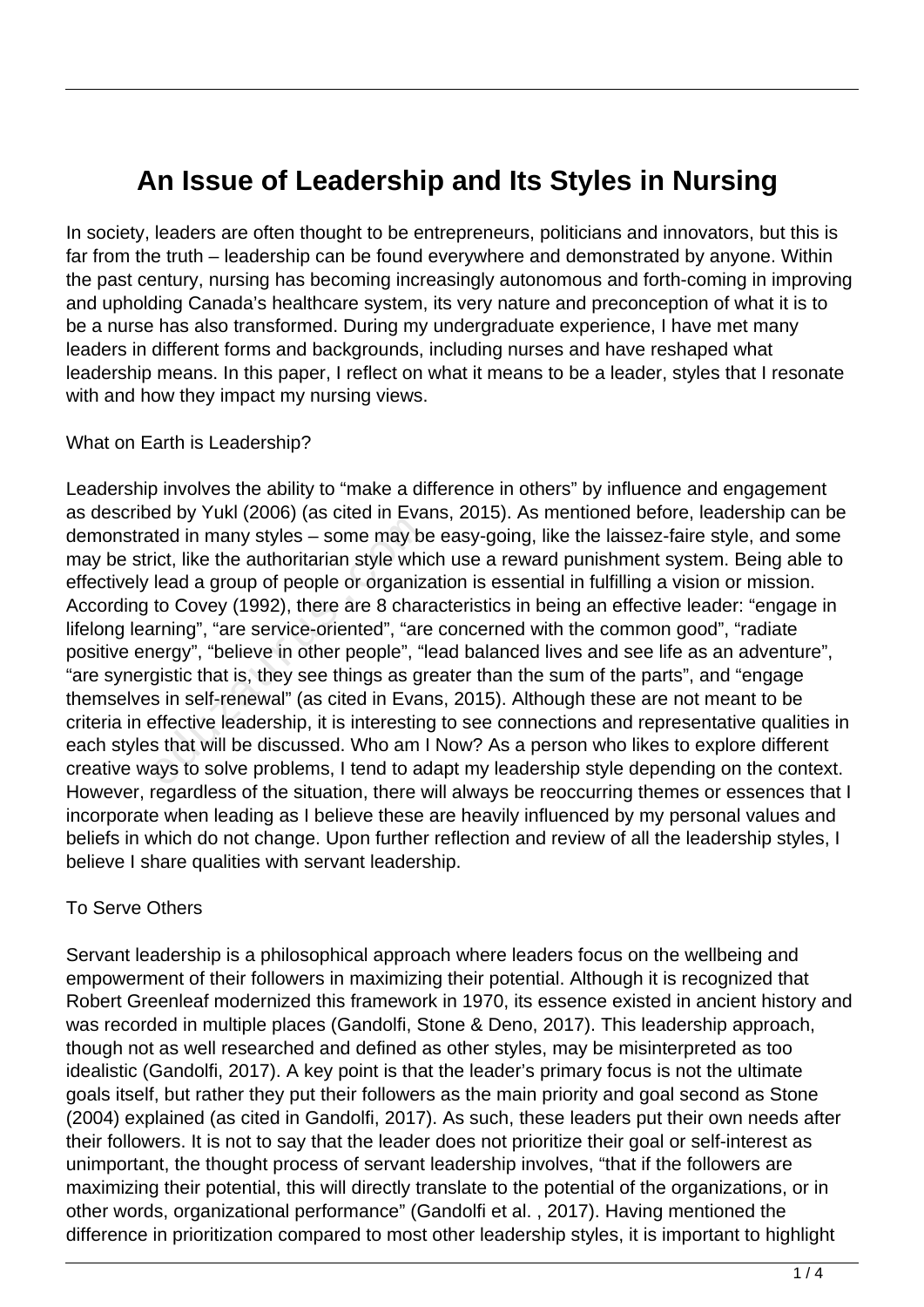challenges in leaders who practice servanthood. Considering that the leader puts an emphasis on "serving" their followers, leaders are at risk in straying away from their organizational mission or can become too invested in an individual (Gandolfi et al. , 2017). Having said that, this leadership style would be highly effective in a setting with long-term goals rather than short term. Servant leaders, intuitive in empathy and ethical behaviour (Mittal & Dorfman, 2012), are also faced with dilemmas that may conflict each other. For example, if a follower's values and beliefs do not align with the organizational mission or if the mission itself requires unethical means to be achieved. I serve, therefore I lead. There are characteristics and behaviours in which I have that makes me a servant leader. Although Servant leadership remains broadly operationalized and ill defined, its main focal point is its "leading through serving" approach. Bruce Winston and Dail Fields (2015) attempted to clarify "essential behaviours of servant leadership" by examining previous operationalizations of the style. Some behaviours include "serves people without regard to their nationality, gender, or race", "genuinely interested in employees as people", "willing to make sacrifices to help others", "seeks to instill trust rather than fear or insecurity" as well as "is always honest" (Winston & Fields, 2015). This leadership style also focuses on growth and attempts to empower the team through motivating and supporting each individual. As the co-captain for my high school badminton team, I recognized the potential in each of my teammates and facilitated growth and improvements, whether it was their serves, their smashes, how to better communicate with their partner as well as foot work – each individual had their own strengths and weaknesses that needed to be considered.

Despite the title, I never felt like I was in a higher position than my teammates as we, collectively, make up the team. Our ultimate mission was to compete in the provincial championship, in which we ended up not qualifying. What mattered more for me, was seeing my teammates performances improve and knowing that they did their best. I remember taking time every Wednesdays and staying well after practices to help coach other teammates in their skills. Being passionate and believing that they can maximize their potential through encouragement and guidance was what drove me as a co-captain. As a nursing student, I share similar values and beliefs when practicing servanthood as I practice promoting empathy, healing, active listening as well as committing to client recovery and growth – these servant characteristics can be found in nursing leaders (Fahlberg & Toomey, 2016). Having servant characteristics along with emotional intelligence creates effective nursing practices and optimizes collaboration between the nurse, client and other health professionals (Anderson, 2016). As defined by Smith, Profetto-McGrath and Cummings (2009), emotional intelligence involves the use of interpersonal and social skills, as well as psychological maturity to better understand and be emotionally aware of oneself and others (as cited in MacPhee, 2015). During my time spent with my clients and regular self-reflections, I have become increasingly aware of my own strengths and weaknesses which contributes to my modest demeanor. Although I care for my clients, I am not in a position higher than them as I want them to have a voice to express their concerns, values and priorities. al in each of my teammates and fis, their smashes, how to better co<br>idual had their own strengths and<br>e title, I never felt like I was in a hi<br>e title, I never felt like I was in a hi<br>e title, I never felt like I was in a

As a servant leader, I want to support them in regaining their autonomy and empowering them to become active participants in their health, without overstepping my professional boundaries.

The question that most often as I reflect on my nursing practices is, how can I better serve my clients? Each client has their own potential in their health and by building a trusting relationship to foster and help them become engaged in achieving their health goals is what drives me as a nurse. Who do I want to Be?Personally, I am a strong believer in self-reflection, improvement and learning – there is no such thing as being perfect or an expert. Solutions or methods that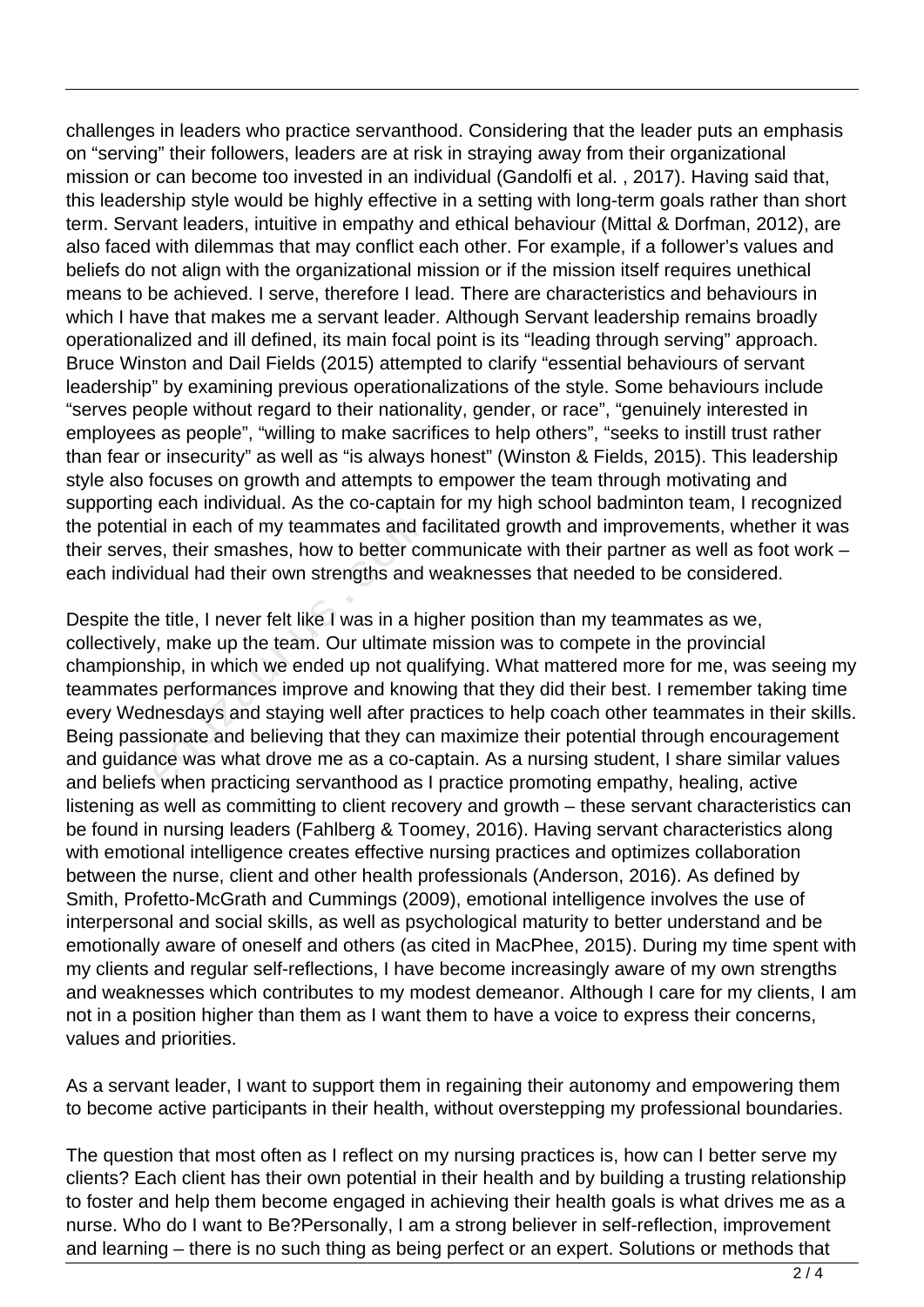were used to solve one problem may not work for another; likewise, a problem may be solved by many ways. As a person who recognizes her inner discomfort of the unexpected, I strive to expose myself to many experiences to mitigate the discomfort – this is why I apply my creative strength in creating solutions as mentioned earlier. Similarly, the practice of self-reflection, improvement and learning also coincides with nursing practices. Although servant leadership can be found in nursing, I believe in order to become a better leader and nurse, adopting authentic attributes would be able to support areas in which servant leadership lacks. To reiterate, the issues with servant leaders is the tricky balancing act of maintaining boundaries, self-care and burn out prevention. Authentic leadership captures similar results without these weaknesses and may encourage healthy work-life coping mechanisms (Van Bogaert, 2016). Let's Be "Real"The foundational concepts in Authentic Leadership has been present since Ancient Greece but has since recently experienced a resurgence in popularity (Waite, McKinney, Smith-Glasgow & Meloy, 2014). Unlike Servant leadership, there are defined underlying components in Authentic leadership: self-awareness, unbiased balance information processing, authentic behaviour/action and relational transparency (Waite et al. , 2014). "Leaders are made, not born.

Effective leadership requires deep passion, an unwavering commitment to serving others, a bold vision of future possibilities and a conscious commitment to life-long learning" as stated by King, Altman and Lee (2011) (as cited in Waite, McKinney, Smith-Glasgow & Meloy, 2014). Authentic leadership may have striking similarities with servant leadership as both values their followers, built on ethical foundation, as well as the importance in honesty, self-discipline and humility. However, a difference between these two styles is that Authentic leadership emphasizes legitimacy via honest communication between leader and followers. Unlike the servant leader where they have a "your problem is my problem" attitude, these leaders are more assertive in that they can differentiate their own interests and priorities from others. One of the challenges as an authentic leader is being able to work through challenges that involve differences in values and beliefs within the organization. eadership requires deep passion, and future possibilities and a consotion and Lee (2011) (as cited in Wateadership may have striking similarities built on ethical foundation, as well owever, a difference between the selegi

#### Steps in Transitioning into Another Style

Considering that authentic leadership can be learned and its similar core concepts with servant leadership, I believe I can amalgamate more authentic strategies and skills into my leadership practices. Upon reflection of my experiences as a servant leader, I started to recognize the downfalls and challenges despite my positive recollection. The main differences between servant and authentic, I would like to focus on self-awareness and self-regulation in addition to communication. Self-regulation & self-awareness. Although I am aware of my values, beliefs, strengths and weaknesses, I feel I am unable to fully express that to my followers which in a way is ingenuine – failing to show my "true self" and in a way, conforming to others. As a servant leader, the focus is not on me, but rather the follower and their values and beliefs. As often, challenges where I might not be able to differentiate emotions I am experiencing, whether they are mine or the followers can also be problematic. This puts crossing boundaries a risk and neglecting the overall organizational mission.

The inability to self-regulate and prevent being overly involved may lead to detrimental consequences including compassion fatigue, failure to fulfill team goals as well as conflict between the leader and the follower. Self-awareness "refers to an individual's capacity to show an understanding of personal strengths, weaknesses and impact on others" (Shirey, 2015). To adopt a more authentic approach, I need to be able to learn the "impact on others" in order to